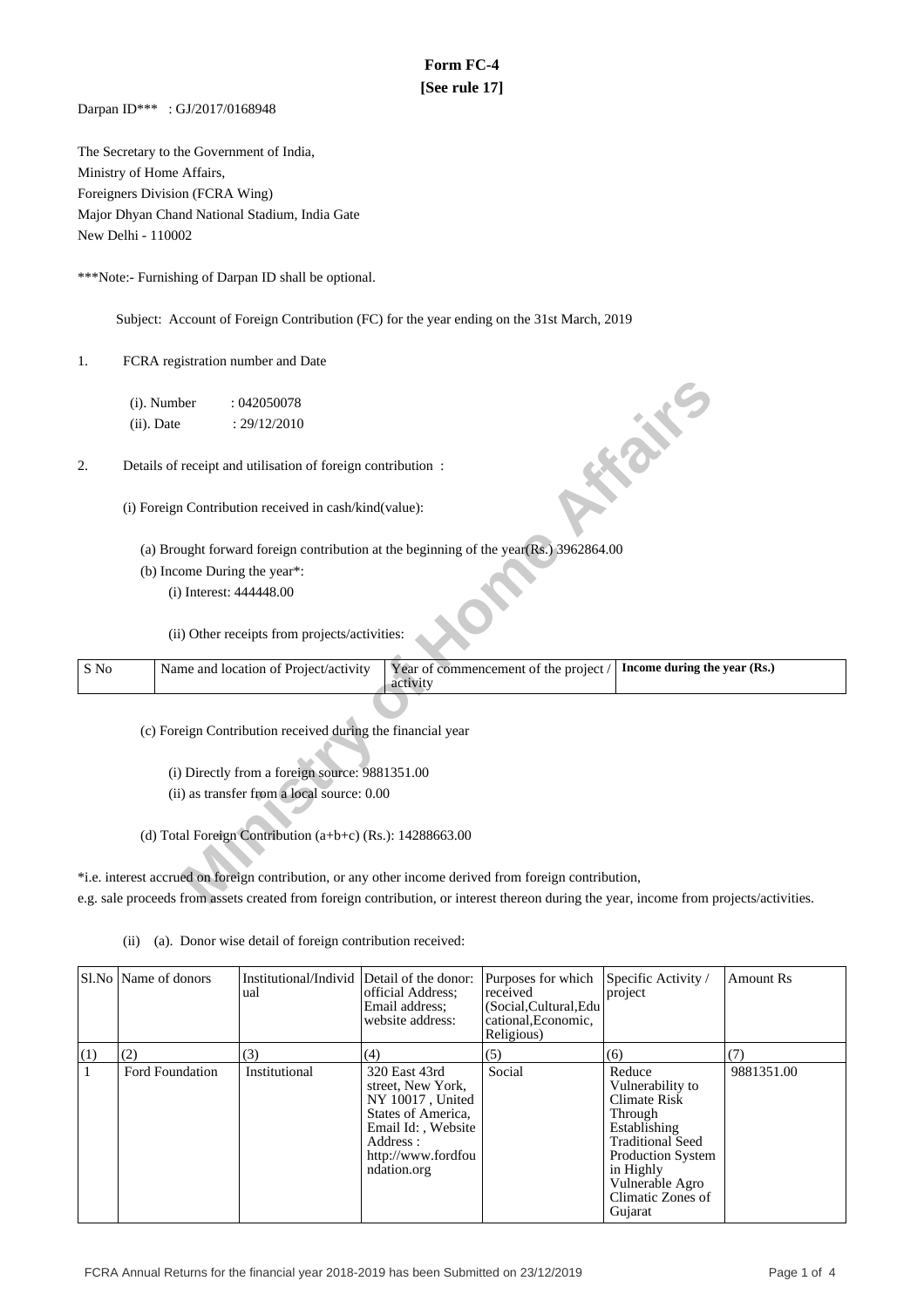(b) Cumulative purpose-wise amount of all foreign contribution donation received :

| Sl.No | urpose | 111            |
|-------|--------|----------------|
|       | Social | $\sim$<br>1.VV |

## 3. Details of Utilization of foreign contribution:

(a) Details of activities/projects for which foreign contribution has been received and utilised (in rupees)

| Sl. No.         | Name of<br>project/acti<br>vity                                                                                                                                                                          | Address/L<br>l ocation                                                   | Previous Balance                          |         |                                                                                      | Receipt during the year Utilised |                                                                                                                                                                                                                                          |         | Balance                     |         |
|-----------------|----------------------------------------------------------------------------------------------------------------------------------------------------------------------------------------------------------|--------------------------------------------------------------------------|-------------------------------------------|---------|--------------------------------------------------------------------------------------|----------------------------------|------------------------------------------------------------------------------------------------------------------------------------------------------------------------------------------------------------------------------------------|---------|-----------------------------|---------|
|                 |                                                                                                                                                                                                          |                                                                          | In cash                                   | In Kind | In cash                                                                              | In Kind                          | In cash                                                                                                                                                                                                                                  | In Kind | In cash                     | In Kind |
|                 | (2)                                                                                                                                                                                                      | (3)                                                                      | (4)                                       | (5)     | (6)                                                                                  | (7)                              | (8)                                                                                                                                                                                                                                      | (9)     | (10)                        | (11)    |
| $\frac{(1)}{1}$ | Reduce<br>Vulnerabil<br>ity to<br>Climate<br>Risk<br>Through<br>Establishi<br>ng<br>Traditiona<br>1 Seed<br>Productio<br>n System<br>in Highly<br>Vulnerabl<br>e Agro<br>Climatic<br>Zones of<br>Gujarat | Gujarat<br>Kachchh(<br>Kutch)<br>Gujarat <sub>37</sub><br>0001           | 3515286.0<br>$\Omega$                     | 0.00    | 9881351.0<br>0                                                                       | 0.00                             | 3515458.0<br>$\Omega$                                                                                                                                                                                                                    | 0.00    | 9881179.0<br>0              | 0.00    |
| $\overline{2}$  | Satvik<br>Promoting<br>Ecological<br>Farming -<br>General<br>Fund                                                                                                                                        | Bhuj -<br>Kachchh<br>Kachchh(<br>Kutch)<br>Gujarat37<br>000 <sub>1</sub> | 447578.00                                 | 0.00    | 444448.00                                                                            | 0.00                             | 3086.00                                                                                                                                                                                                                                  | 0.00    | 888940.00                   | 0.00    |
| Total           |                                                                                                                                                                                                          |                                                                          | 3962864.0<br>$\Omega$                     | 0.00    | 10325799.<br>0 <sup>0</sup>                                                          | 0.00                             | 3518544.0<br>$\Omega$                                                                                                                                                                                                                    | 0.00    | 10770119.<br>0 <sup>0</sup> | 0.00    |
|                 | (b) Details of utilisation of foreign contribution:                                                                                                                                                      |                                                                          | (Regulation) Rules, 2011 (Rs.):1046312.00 |         | (ii) Total administrative expenses as provided in rule 5 of the Foreign Contribution |                                  | (i) Total Utilisation** for projects as per aims and objectives of the association (Rs.):2472232.00<br>** It is affirmed that the utilisation of foreign contribution is not in contravention of the provisions contained in the Foreign |         |                             |         |
|                 |                                                                                                                                                                                                          |                                                                          |                                           |         |                                                                                      |                                  |                                                                                                                                                                                                                                          |         |                             |         |

\*\* It is affirmed that the utilisation of foreign contribution is not in contravention of the provisions contained in the Foreign Contribution(Regulation) Act, 2010 (42 of 2010) and more particularly in section 9 and section 12 of the Act which, inter-alia, states that the acceptance of foreign contribution is not likely to affect prejudicially

(A) the soverignty and integrity of india; or.

(B) the security, strategic, scientific or echnomic interest of the state; or

(C) the public interest; or

(D) freedom or fairness of election to any legistature; or

(E) friendly relations with any foreign state; or

(F) harmony between religious, racial, social, lingusitic or relgional groups, castes or communities.

(c) Total purchase of fresh assets (Rs.)

|  | No.<br>ЭI | riation<br>me<br>$^{\circ}$<br>ш<br>наг<br>. | ,,<br>ал<br>. | 7St | . |
|--|-----------|----------------------------------------------|---------------|-----|---|
|--|-----------|----------------------------------------------|---------------|-----|---|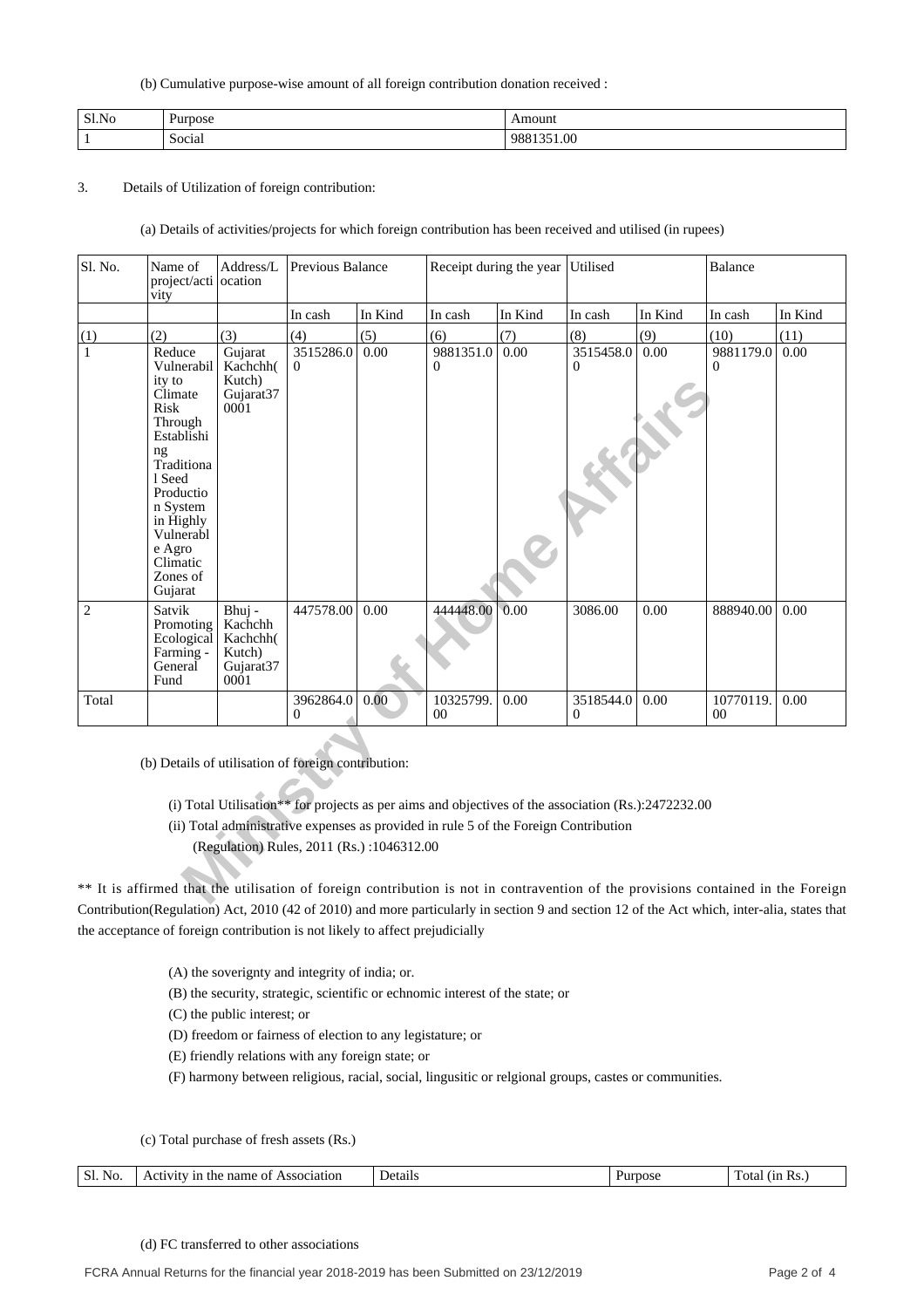| No<br>$\sim$ 1<br>SI. | - -<br>association<br>Name<br>the<br>. OT | Date   | Purpose | Amount |
|-----------------------|-------------------------------------------|--------|---------|--------|
| . .                   | $\sim$                                    | $\sim$ |         | . .    |
| . .                   | $\sim$                                    | ت      |         | w      |

(e) Total utilisation In the year (Rs.)(b+c+d) 3518544.00

#### 4. Details Of unutilised foreign contribution:

(i) Total FC invested in term Deposits (Rs.):

| Sl. No. | <b>Details</b>                   | Total( in Rs.) |
|---------|----------------------------------|----------------|
| (i)     | Opening Balance of FD            | 3925444.00     |
| (ii)    | FD made during the year          | 22701000.00    |
| (iii)   | Less: realisation of previous FD | 16052973.00    |
|         | Closing balance of FD            | 10573471.00    |

- (a) Cash in hand: 27181.00
- (b) in FC designated bank account: 169467.00
- (c) in utilisation bank account(s): 0.00
- 5. Details of foreigners as Key functionary/working/associated: 0.00
- 6. Details of Land and Building remained unutilised for more than two year:

| ' Sl. No. | Location of Land and<br>Building | Year of acquisition | Purpose of acquisition | Reason of unutilisation |
|-----------|----------------------------------|---------------------|------------------------|-------------------------|
|           | . <u>. .</u>                     | $\sim$              |                        |                         |

|                                                                                                    |                   |                                                                          |                     |                    | (ii) Balance of unutilised foreign contribution, in cash/bank, at the end of the year(Rs):                                               | <b>HEAT</b>       |  |                            |
|----------------------------------------------------------------------------------------------------|-------------------|--------------------------------------------------------------------------|---------------------|--------------------|------------------------------------------------------------------------------------------------------------------------------------------|-------------------|--|----------------------------|
|                                                                                                    |                   | (a) Cash in hand: 27181.00                                               |                     |                    |                                                                                                                                          |                   |  |                            |
|                                                                                                    |                   | (b) in FC designated bank account: 169467.00                             |                     |                    |                                                                                                                                          |                   |  |                            |
|                                                                                                    |                   | $(c)$ in utilisation bank account(s): 0.00                               |                     |                    |                                                                                                                                          |                   |  |                            |
| 5.                                                                                                 |                   | Details of foreigners as Key functionary/working/associated: 0.00        |                     |                    |                                                                                                                                          |                   |  |                            |
| 6.                                                                                                 |                   | Details of Land and Building remained unutilised for more than two year: |                     |                    |                                                                                                                                          |                   |  |                            |
| Sl. No.                                                                                            | <b>Building</b>   | Location of Land and                                                     | Year of acquisition |                    | Purpose of acquisition                                                                                                                   |                   |  | Reason of unutilisation    |
| (1)                                                                                                | (4)<br>(2)<br>(3) |                                                                          |                     |                    | (5)                                                                                                                                      |                   |  |                            |
| (7)<br>Name of the<br>Bank                                                                         |                   | <b>Branch Address</b><br>With pincode)                                   | Phone No.           | E-mail             | (a) Details of designated FC bank account for receipt of Foreign Contribution (As on 31st March of the year ending):<br><b>IFSC Code</b> | <b>Account No</b> |  | Date of Opening<br>Account |
| (1)                                                                                                |                   | (2)                                                                      | (3).                | (4)                | (5)                                                                                                                                      | (6)               |  | (7)                        |
| <b>UNION BANK</b><br>NR JUBILEE<br><b>OF INDIA</b><br>GROUND, Bhuj,<br>Gujarat,<br>Kachchh (Kutch) |                   |                                                                          |                     | <b>UBIN0535061</b> | XXXXXXXXX<br>XX5226                                                                                                                      |                   |  |                            |
|                                                                                                    |                   |                                                                          |                     | E-mail             | (b) Details of all utilization bank accounts for utilization of Foregin Contribution (As on 31st March of the year ending)               | <b>Account No</b> |  |                            |
| Name of the<br>$\blacksquare$                                                                      |                   | <b>Branch Address</b><br>$\mathbf{u}$                                    | Phone No.           |                    | <b>IFSC</b> Code                                                                                                                         |                   |  | Date of Opening            |

| Name of the<br>Bank | <b>Branch Address</b><br>With pincode) | Phone No. | E-mail | <b>IFSC</b><br>' Code | Account No. | Date of Opening<br>Account |
|---------------------|----------------------------------------|-----------|--------|-----------------------|-------------|----------------------------|
|                     | ╰                                      | UJ 1.     | (4)    |                       | 16          |                            |

#### **Declaration**

I hereby declare that the above particulars furnished by me are true and correct

I also affirm that the receipt of foreign contribution and its utilization have not been violative of any of the provisions of the Foreign Contribution (Regulation) Act, 2010, rules, notifications/ orders issued there under from time to time and the foreign contribution was utilized for the purpose(s) for which the association was granted registration/ prior permission by the Central Government. Place:

Date:

SHAILESH MOHANLAL VYAS [Name of the Chief Functionary Page 3 of 4